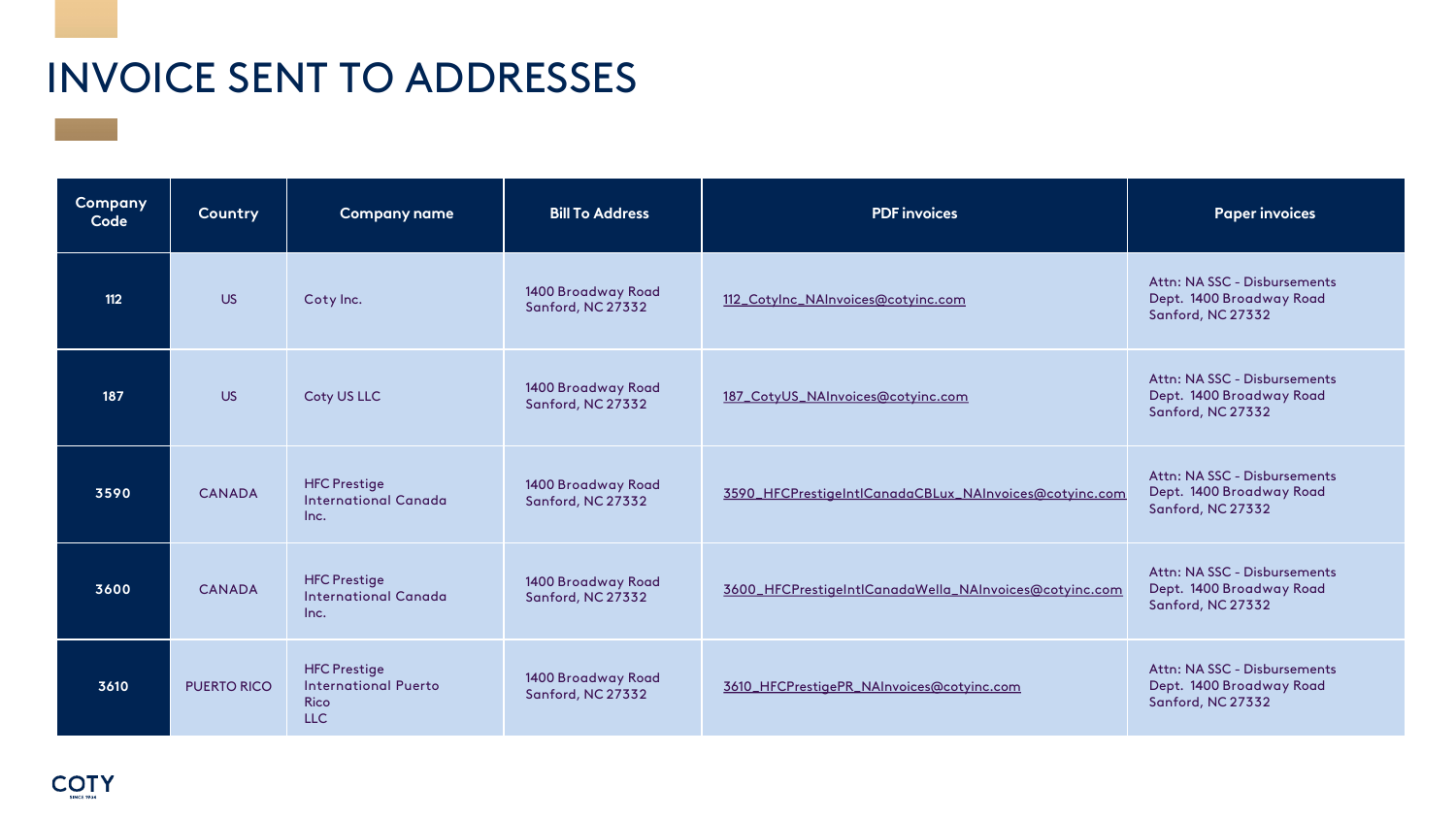| <b>Company</b><br>Code | Country   | <b>Company name</b>                          | <b>Bill To Address</b>                  | <b>PDF</b> invoices                           | <b>Paper invoices</b>                                                         |
|------------------------|-----------|----------------------------------------------|-----------------------------------------|-----------------------------------------------|-------------------------------------------------------------------------------|
| 3620                   | <b>US</b> | <b>Galleria Co</b>                           | 1400 Broadway Road<br>Sanford, NC 27332 | 3620_Galleria_NAInvoices@cotyinc.com          | Attn: NA SSC - Disbursements<br>Dept. 1400 Broadway Road<br>Sanford, NC 27332 |
| 3630                   | <b>US</b> | <b>Graham Webb Int'l</b>                     | 1400 Broadway Road<br>Sanford, NC 27332 | 3630_GrahamWebb_NAInvoices@cotyinc.com        | Attn: NA SSC - Disbursements<br>Dept. 1400 Broadway Road<br>Sanford, NC 27332 |
| 3640                   | <b>US</b> | The Wella Corporation                        | 1400 Broadway Road<br>Sanford, NC 27332 | 3640_Wella_NAInvoices@cotyinc.com             | Attn: NA SSC - Disbursements<br>Dept. 1400 Broadway Road<br>Sanford, NC 27332 |
| 3650                   | <b>US</b> | <b>Noxell Corporation</b>                    | 1400 Broadway Road<br>Sanford, NC 27332 | 3650_NoxellHVRiverSide_NAInvoices@cotyinc.com | Attn: NA SSC - Disbursements<br>Dept. 1400 Broadway Road<br>Sanford, NC 27332 |
| 3660                   | <b>US</b> | <b>HFC Prestige International</b><br>U.S.LLC | 1400 Broadway Road<br>Sanford, NC 27332 | 3660_HFCPrestigeIntl_NAInvoices@cotyinc.com   | Attn: NA SSC - Disbursements<br>Dept. 1400 Broadway Road<br>Sanford, NC 27332 |

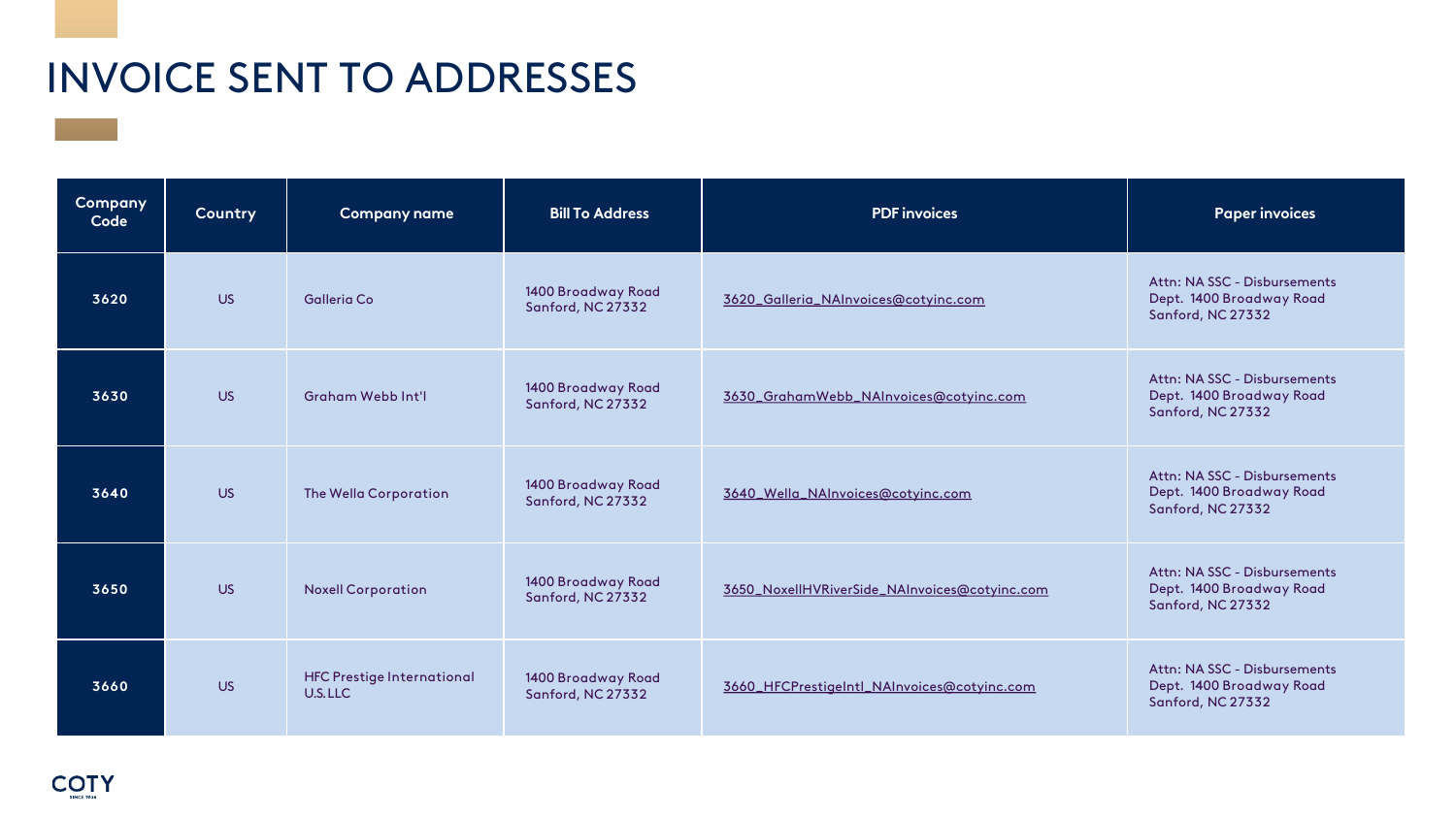| Company<br>Code | Country       | <b>Company name</b>                             | <b>Bill To Address</b>                                                                                                | <b>PDF</b> invoices                                                                                                                             | <b>Paper invoices</b>                                                                                                                                                                                            |
|-----------------|---------------|-------------------------------------------------|-----------------------------------------------------------------------------------------------------------------------|-------------------------------------------------------------------------------------------------------------------------------------------------|------------------------------------------------------------------------------------------------------------------------------------------------------------------------------------------------------------------|
| 3670            | <b>US</b>     | <b>HFC Prestige Products Inc.</b>               | 1400 Broadway Road<br>Sanford, NC 27332                                                                               | 3670_HFCPrestigeProd_NAInvoices@cotyinc.com                                                                                                     | Attn: NA SSC - Disbursements<br>Dept. 1400 Broadway Road<br>Sanford, NC 27332                                                                                                                                    |
| 3680            | <b>US</b>     | <b>Noxell Corporation</b>                       | 1400 Broadway Road<br>Sanford, NC 27332                                                                               | 3680_NoxellCanada_NAInvoices@cotyinc.com                                                                                                        | Attn: NA SSC - Disbursements<br>Dept. 1400 Broadway Road<br>Sanford, NC 27332                                                                                                                                    |
| 3810            | <b>MEXICO</b> | Coty Services S. de R.L. de C.V.                | <b>Barranca del Muerto</b><br>329 PB Colonia San José<br>Insurgentes,<br>Benito Juárez,<br>CDMX, México C.P.<br>03900 | For Foreign Vendors only:<br>3810_CotyBrandsSRL_LAInvoices@cotyinc.co<br>$\underline{m}$<br>Domestic Vendors to send xml invoices to MasFactura | For Foreign Vendors only:<br>Barranca del Muerto 329<br>PB Colonia San José Insurgentes,<br>Benito Juárez, CDMX,<br><b>México C.P. 03900</b><br>Domestic Vendors to send xml<br>invoices to MasFactura           |
| 3820            | <b>MEXICO</b> | <b>Coty Brands Mexico S. de</b><br>R.L. de C.V. | <b>Barranca del Muerto</b><br>329 PB Colonia San José<br>Insurgentes,<br>Benito Juárez,<br>CDMX, México C.P.<br>03900 | For Foreign Vendors only:<br>3820_CotyBrandsSRL_LAInvoices@cotyinc.com<br>Domestic Vendors to send xml invoices to MasFactura                   | <b>For Foreign Vendors</b><br>only: Barranca del<br>Muerto 329<br>PB Colonia San José Insurgentes,<br>Benito Juárez, CDMX,<br><b>México C.P. 03900</b><br>Domestic Vendors to send xml invoices<br>to MasFactura |